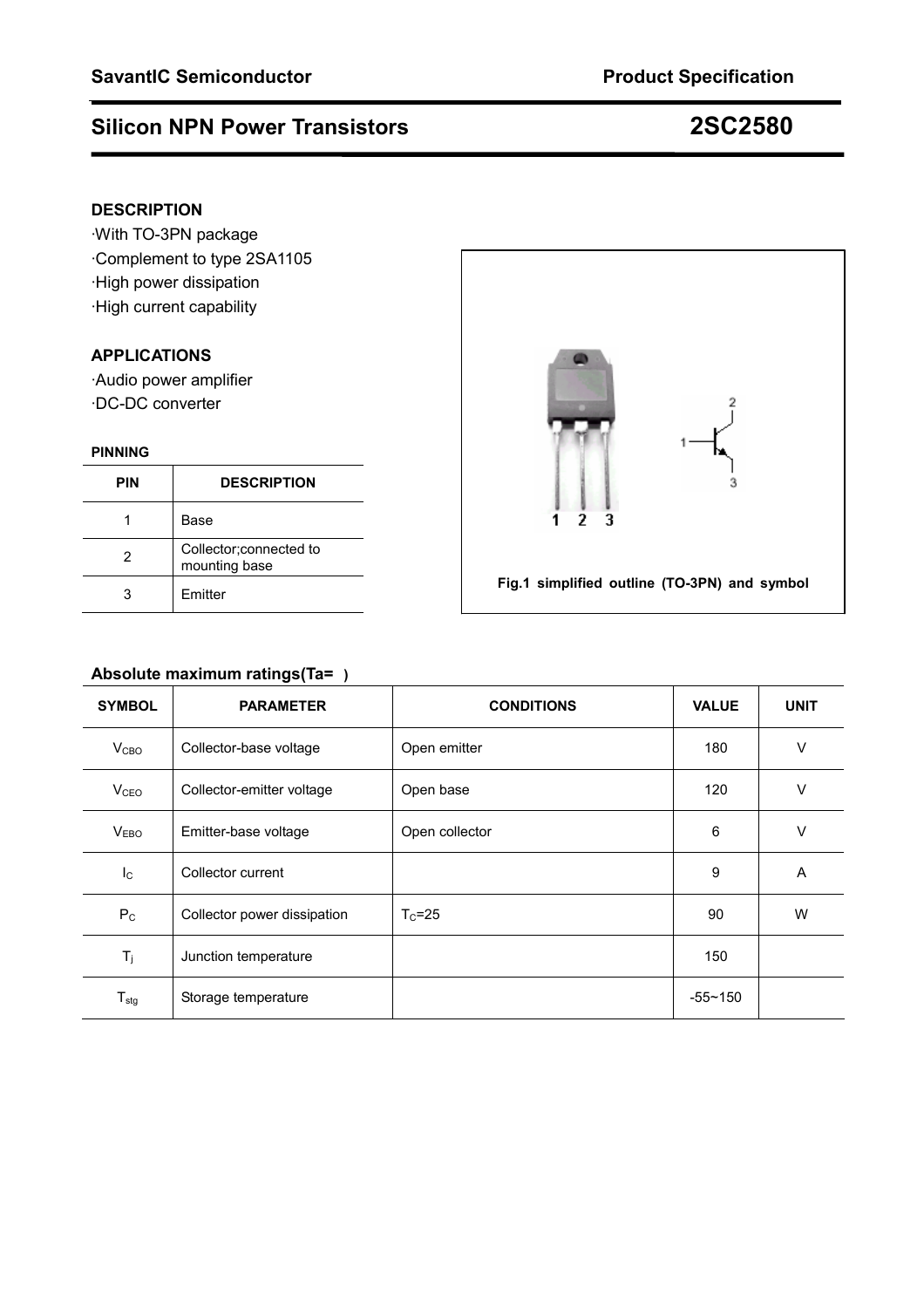# **Silicon NPN Power Transistors 2SC2580**

## **CHARACTERISTICS**

# **Tj=25 unless otherwise specified**

| <b>SYMBOL</b>      | <b>PARAMETER</b>                     | <b>CONDITIONS</b>                   | <b>MIN</b> | TYP. | <b>MAX</b> | <b>UNIT</b> |
|--------------------|--------------------------------------|-------------------------------------|------------|------|------------|-------------|
| $V_{(BR)CEO}$      | Collector-emitter breakdown voltage  | $I_C = 25mA$ ; $I_B = 0$            | 120        |      |            | $\vee$      |
| $V_{(BR)CBO}$      | Collector-base breakdown voltage     | $I_C = 1mA$ ; $I_E = 0$             | 180        |      |            | $\vee$      |
| $V_{(BR)EBO}$      | Emitter-base breakdown voltage       | $I_E = 1mA$ ; $I_C = 0$             | 6          |      |            | $\vee$      |
| V <sub>CEsat</sub> | Collector-emitter saturation voltage | $I_C = 5A$ ; $I_B = 0.5A$           |            |      | 2.5        | $\vee$      |
| I <sub>CBO</sub>   | Collector cut-off current            | $V_{CB} = 180V$ ; I <sub>E</sub> =0 |            |      | 100        | μA          |
| $I_{EBO}$          | Emitter cut-off current              | $V_{EB}$ =6V; I <sub>C</sub> =0     |            |      | 100        | μA          |
| $h_{FE}$           | DC current gain                      | $I_C = 3A$ ; $V_{CE} = 4V$          | 50         |      |            |             |
| $f_T$              | Transition frequency                 | $I_C = 0.5A$ ; $V_{CE} = 10V$       |            | 20   |            | <b>MHz</b>  |